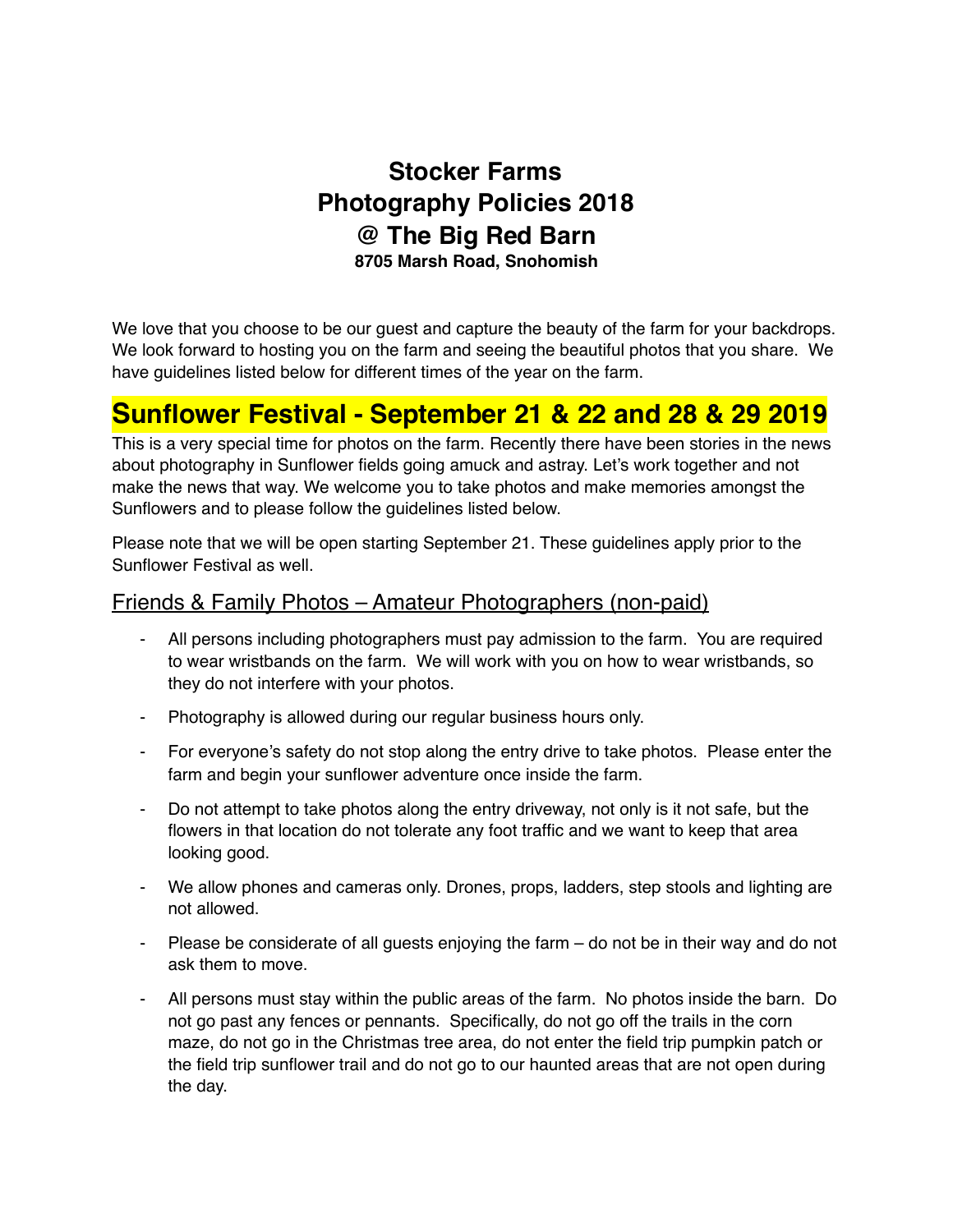- Please do not stand in any flower beds or disturb displays. Please do not sit on fences or climb trees.
- Pets are not allowed on the farm or for photos.
- All photos shall be family friendly in nature.
- Stocker Farms assumes no responsibility for loss, theft, or damage to any equipment or belongings.
- We encourage you to share photos on the various social media platforms. Please tag Stocker Farms when doing so.
- If you have any photographs you would like to share with us for marketing purposes, please send them to [info@StockerFarms.com](mailto:info@StockerFarms.com) with a written statement giving us permission to use your photos, the name of the people in the photo, their ages and the name of the photographer.
- Our policies are subject to change without notice.

We hope you have a great time taking photos and making memories amongst the Sunflowers. Thank you for choosing us as your photography location and for following our photography policies.

#### Professional Photographers

- Must follow all the above guidelines and those below as well.
- Make sure your clients have your cell phone, so they can contact you on the farm. Our staff is not responsible for these arrangements.
- Professional photographers are only allowed mini sessions.
- If you are taking photography/videography for advertising or mass media purposes, please contact us in advance – info@StockerFarms.com
- We ask that you please do share your photos on the various social media platforms.
- Photo Credit/Social Media

- All photos shall be identified as being photographed at Stocker Farms. Any online photo galleries or images shall have a link to our website [\(www.StockerFarms.com](http://www.StockerFarms.com))

- If photos are posted online or social media sites. Stocker Farms requests attribution and requests that photos are tagged @StockerFarms and #StockerFarms on social media.
- We request professional photographers share at least one photo from each session with us for possible marketing purposes. Please send them to [info@StockerFarms.com](mailto:info@StockerFarms.com) with a written statement giving us permission to use your photos, the names of the people in the photos, their ages and the name of the photographer.
- Our policies are subject to change without notice.